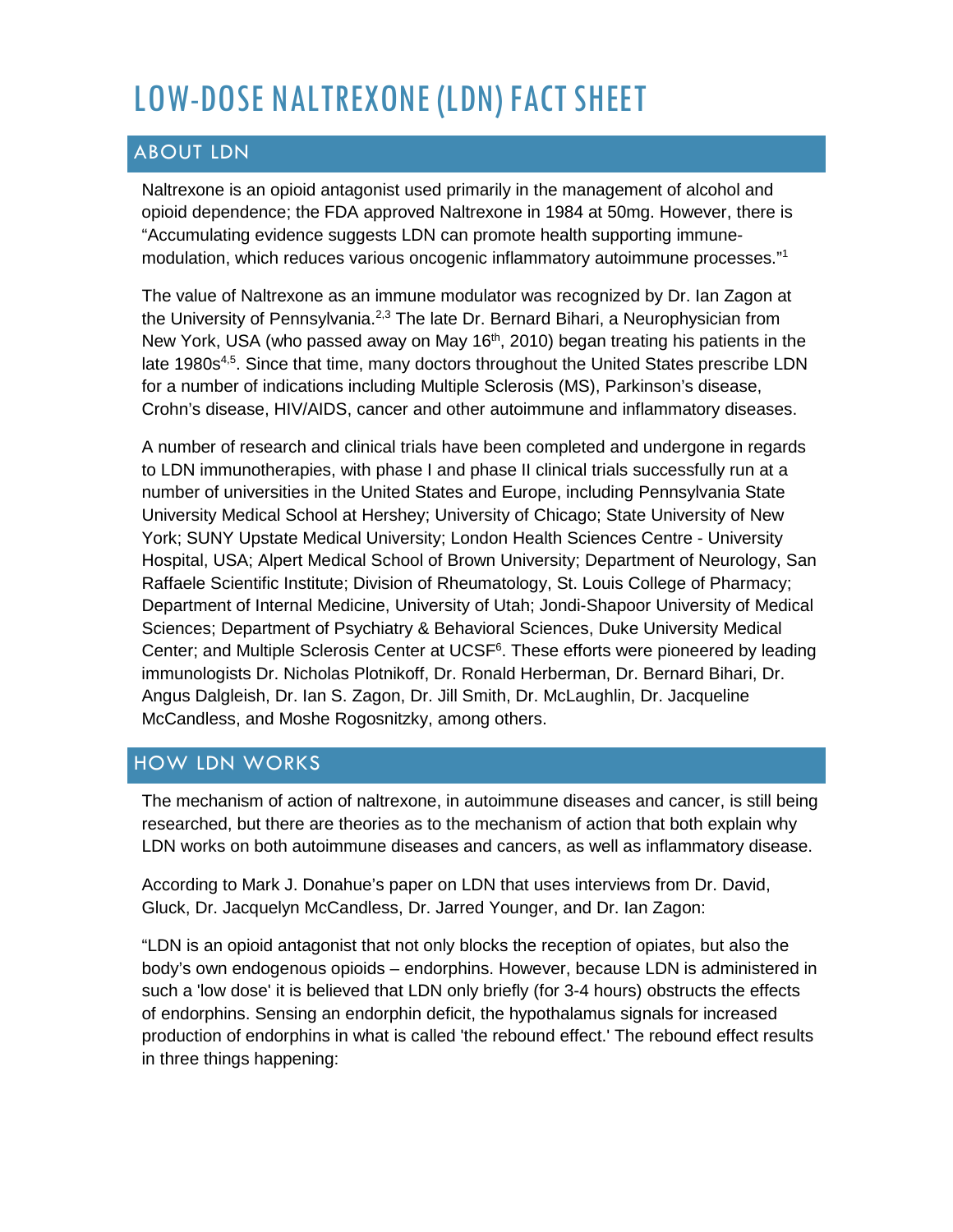- Opioid receptor production increases in order to try and capture more endorphins.
- Opioid receptor sensitivity increases, also in order to try and capture more endorphins.
- Production of endorphins is increased in order to compensate for the perceived shortage.

Once LDN is metabolized by the liver and eliminated from the body (after 3-4 hours), the elevated levels of endorphins produced, as a result of the rebound effect, can now interact and bind with the more sensitive and more plentiful opioid receptors. These opioid receptors, are found throughout the body, including virtually every cell of the body's immune system.

The elevated levels of endorphins will usually last around 18-20 hours. During this time the elevated endorphins act by up-regulating vital elements of the body's immune cells. By doing so clinical trials has been shown that elevated levels of

- Down regulating inflammatory cytokines
- Reducing inflammation and oxidative stress
- Facilitating tissue repair and wound healing
- Restoring T-helper/CD4 levels
- Restoring the balance between Th1 & Th2 lymphocytes
- Increasing cytotoxic T cells and natural killer (NK) cells
- Regulating cell growth & inhibiting tumor growth
- Reducing excitotoxicity and microglial activation
- Reducing apoptosis of the myelin-producing oligodendrocytes
- Stimulating mucosal healing (lining of bowel)"7

According to Dr. Nancy Sajben in an article she wrote about LDN, she explains it's mechanism as follows:

"In 2008 in the US and UK have shown that naltrexone in addition to binding to the opiate receptor's binds to naltrexone in addition to binding to the opiate receptor's binds to Toll Like Receptors (TLR),. There are 13 TLRs, and so far they have studied naltrexone only in two of them TRL4 and TRL9. That is important because the TLR receptors are part of the innate immune system and effect the inflammatory markers.

The Toll Like Receptors are not like other receptors. They are not these snug little pockets where naltrexone binds. Instead the Toll Like Receptors are like an entire football field, with enormous nooks and crannies where it has many interactions with many molecules. Now, in 2010, scientists are asking if naloxone or naltrexone is acting at TLR4 or even higher up in the cascade.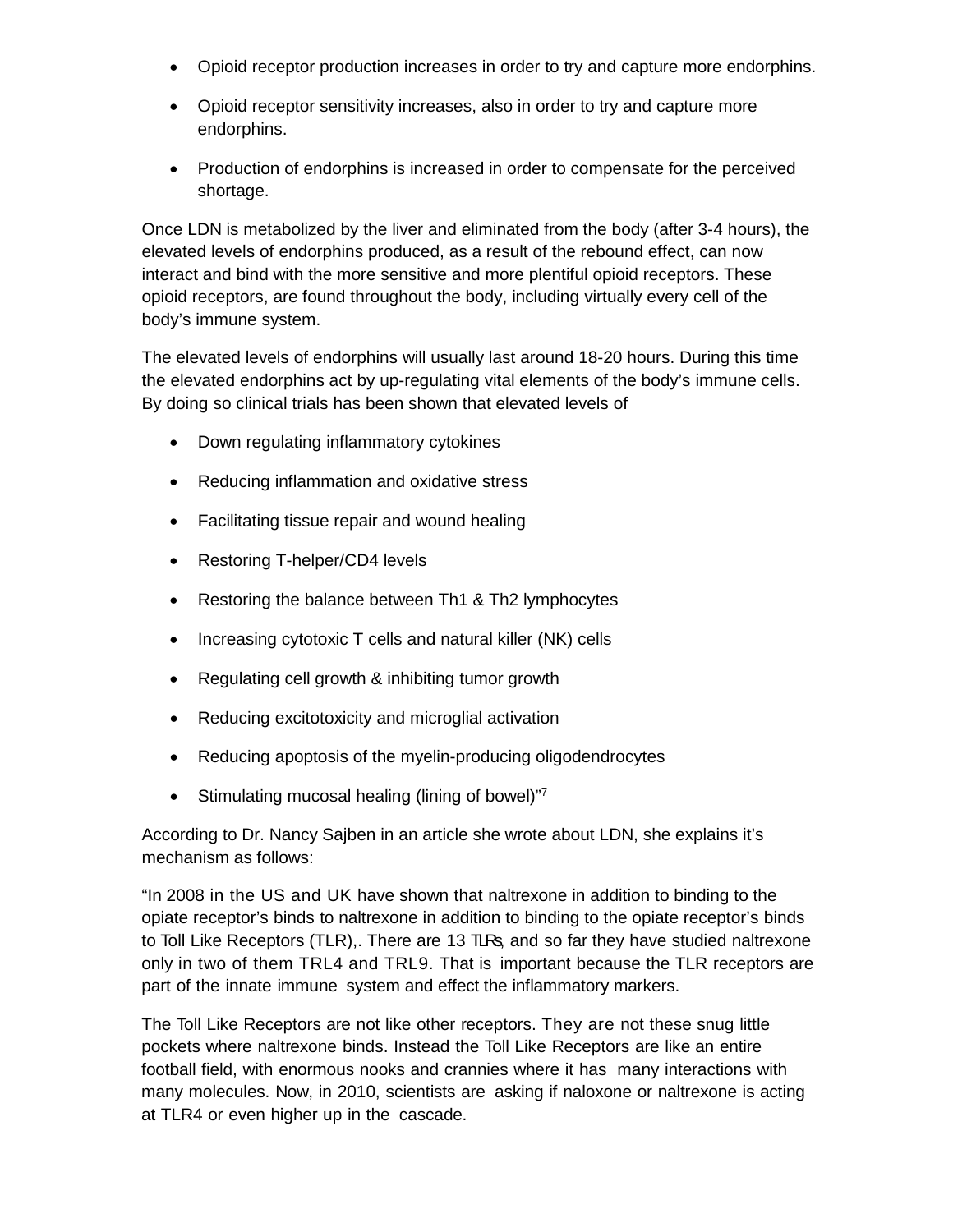The study of immune cell glial interactions is in its infancy. Glial cells are the immune cells in your central nervous system (brain, spinal cord). They are very involved in dysregulation of pain systems, neuroinflammation, and some neurological diseases such as Multiple Sclerosis, Alzheimer's, Parkinson 's disease, Autism, ALS, infections of the brain, etc." 8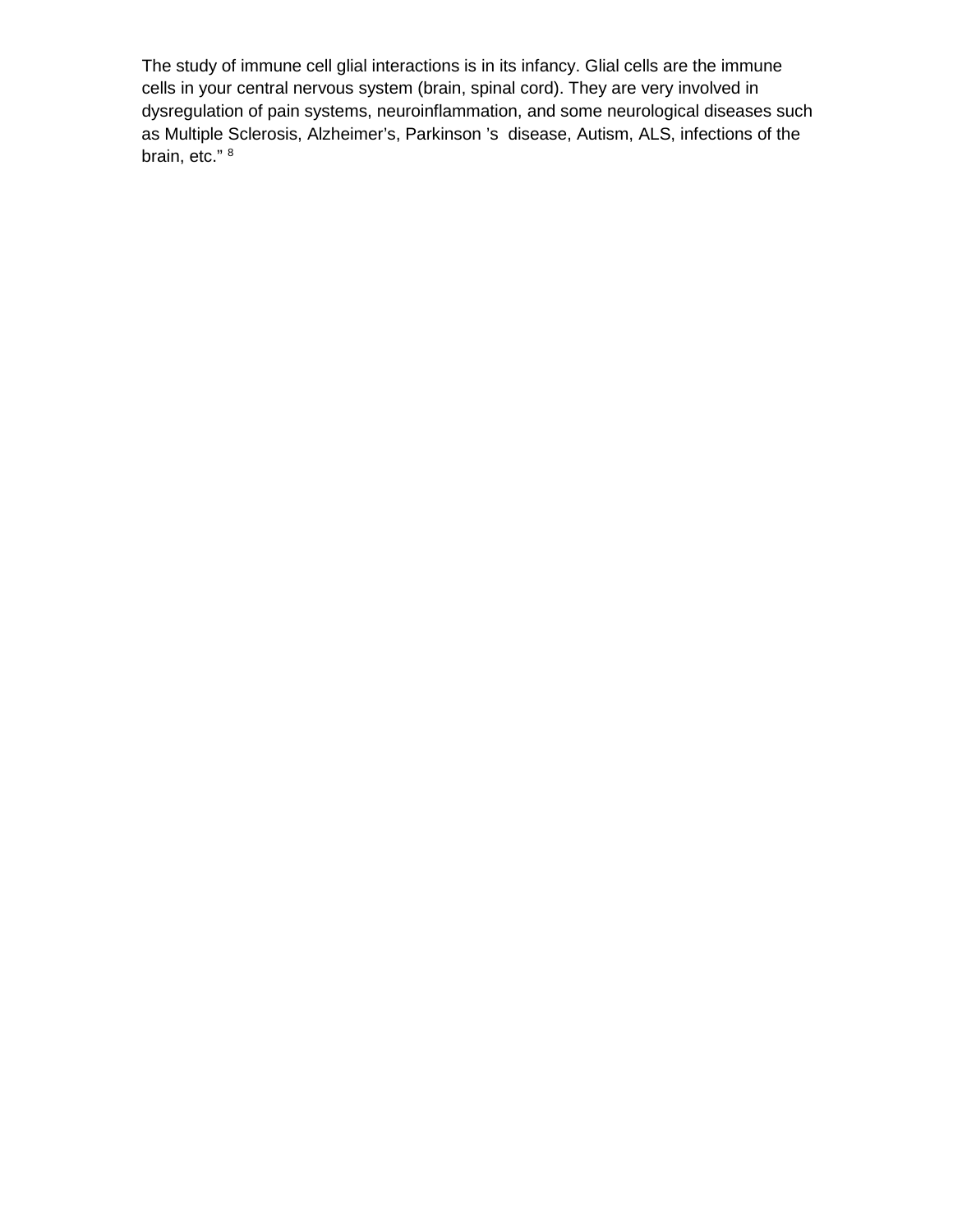## WHAT IS BEING TREATED WITH LDN?

There are a number of conditions where LDN could benefit based on clinical studies and patient data.

#### PUBLISHED CLINICAL STUDIES

- Crohn's Diseases Multiple Sclerosis
- Fibromyalgia HIV/AIDS
- 
- Cervical Cancer Autism
- 
- Chemo Resistant Advanced Carcinoma
- 
- Complex Regional Pain Syndrome Pruritus in Systemic Sclerosis
- Gastrointestinal Disorders Irritable Bowel Syndrome
- Low-dose naltrexone for disease prevention and quality of life
- 
- 
- Melanoma, Prostate Cancer
	-
- Ulcerative Colitis **by Colitis Hepatoblastoma** 
	- Metastatic Breast
- Glioma Patients Gulf War Syndrome
	-
	-
	- Low Dose Naltrexone (LDN) Immune Monitoring (LDNIM)

For a list of current ongoing LDN studies, please go to the following website:

#### <https://clinicaltrials.gov/ct2/results?term=low+dose+naltrexone&Search=Search>

#### PATIENT-REPORTED

- 
- 
- Rheumatoid Arthritis Bladder Cancer
- Systemic Lupus Erythematosus Breast Cancer
- 
- 
- Malignant Melanoma Uterine Cancer
- 
- 
- 
- Ovarian Cancer
- Malaria Epstein-Barr Syndrome
- Hepatitis C Lung Cancer
	-
	-
- Parkinson's Disease **•** Lymphoma (Hodgkin's and Non
- Wound Healing  **Hodgkin's** Colon & Rectal Cancer
	-
- Glioblastoma Throat Cancer
- Liver Cancer Neuroblastoma
	- Multiple Myeloma Renal Cell Carcinoma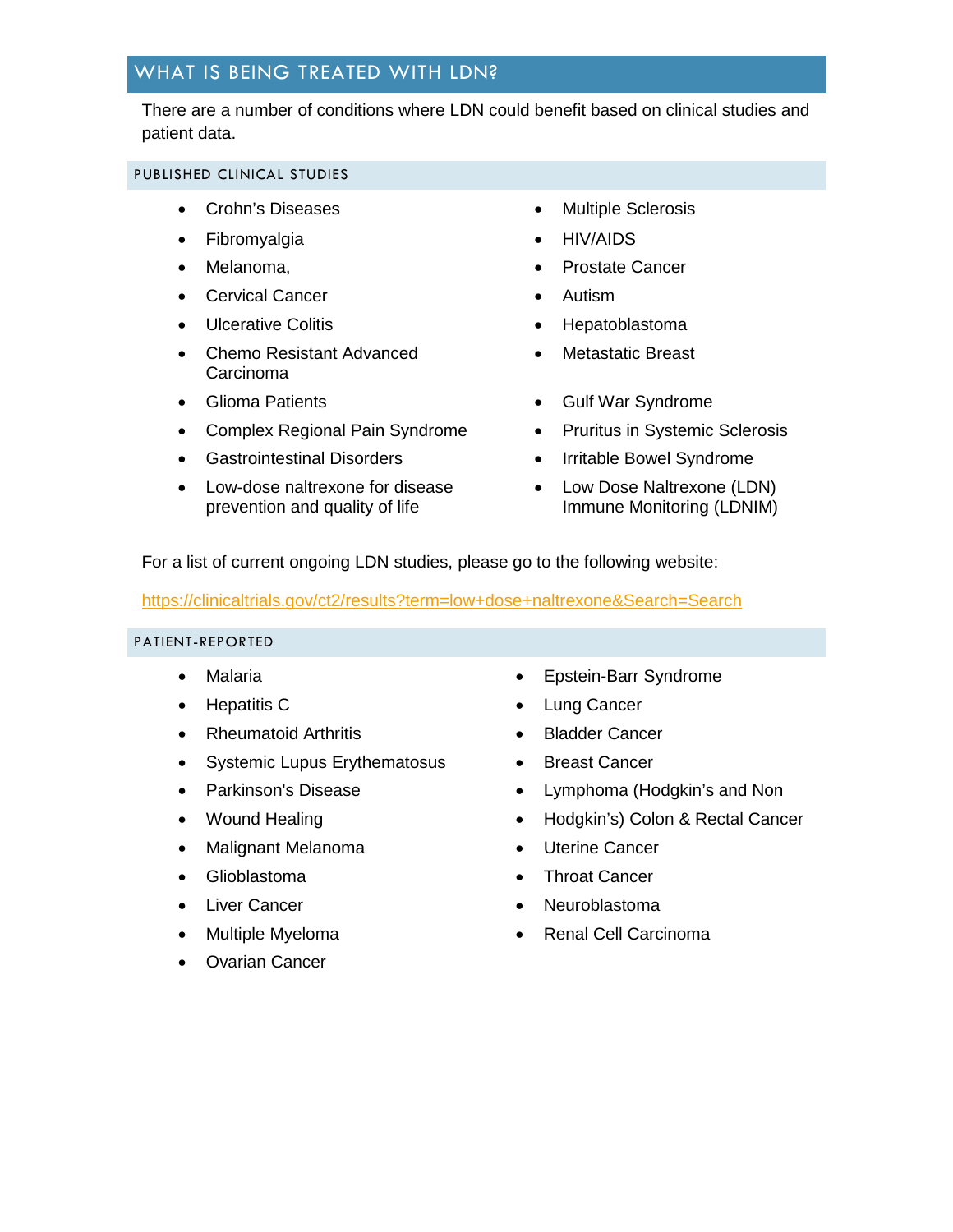## SUGGESTED METHOD OF THERAPY:

According to Dr. Zagon's studies,<sup>11–16</sup> the optimal daily dose of LDN is between 2.5 and 10mg.

According to LDNScience.org, a public information project of the MedInsight® Research Institute, co-founded by Moshe Rogosnitzky:

"There is no single dose that will work for every person. Some people find that a daily dose as low as 2mg is effective, and others have found that they achieve greatest benefit using two doses of 4.5mg each day (12 hours apart). The clinical trials so far have used a single daily dose of 4.5mg and for most users this dose seems to be effective."<sup>10</sup>

Please see individual studies for any indication-specific recommendations.

### LDN SIDE EFFECTS

According to lowdosenaltrexone.org, "patients report sleep problems (vivid dreams or insomnia), which gradually fade away after the first week of treatment. If sleep problems continue, a modification in the dosage usually takes care of the problem." 17

The LDN Trust reports that "some patients, very rarely, experience gastro-intestinal side effects. Nausea and or constipation/diarrhea. The reason for this is currently unknown, but may be due to the presence of large numbers of TLR4 receptors in intestines."18

Lowdosenatrexone.org also states the following cautionary warnings:

- 1. Because LDN blocks opioid receptors throughout the body for three or four hours, people using medicine that is an opioid agonist, i.e. narcotic medication — such as Ultram (tramadol), morphine, Percocet, Duragesic patch or codeine-containing medication — should not take LDN until such medicine is completely out of one's system. Patients who have become dependent on daily use of narcotic-containing pain medication may require 10 days to 2 weeks of slowly weaning off of such drugs entirely (while first substituting full doses of non-narcotic pain medications) before being able to begin LDN safely.
- 2. Those patients who are taking thyroid hormone replacement for a diagnosis of Hashimoto's thyroiditis with *hypo*thyroidism ought to begin LDN at the lowest range (1.5mg for an adult). Be aware that LDN may lead to a prompt decrease in the autoimmune disorder, which then may require a rapid reduction in the dose of thyroid hormone replacement in order to avoid symptoms of *hyper*thyroidism.
- 3. Full-dose naltrexone (50mg) carries a cautionary warning against its use in those with liver disease. This warning was placed because of adverse liver effects that were found in experiments involving 300mg daily. The 50mg dose does not apparently produce impairment of liver function nor, of course, do the much smaller 3mg and 4.5mg doses.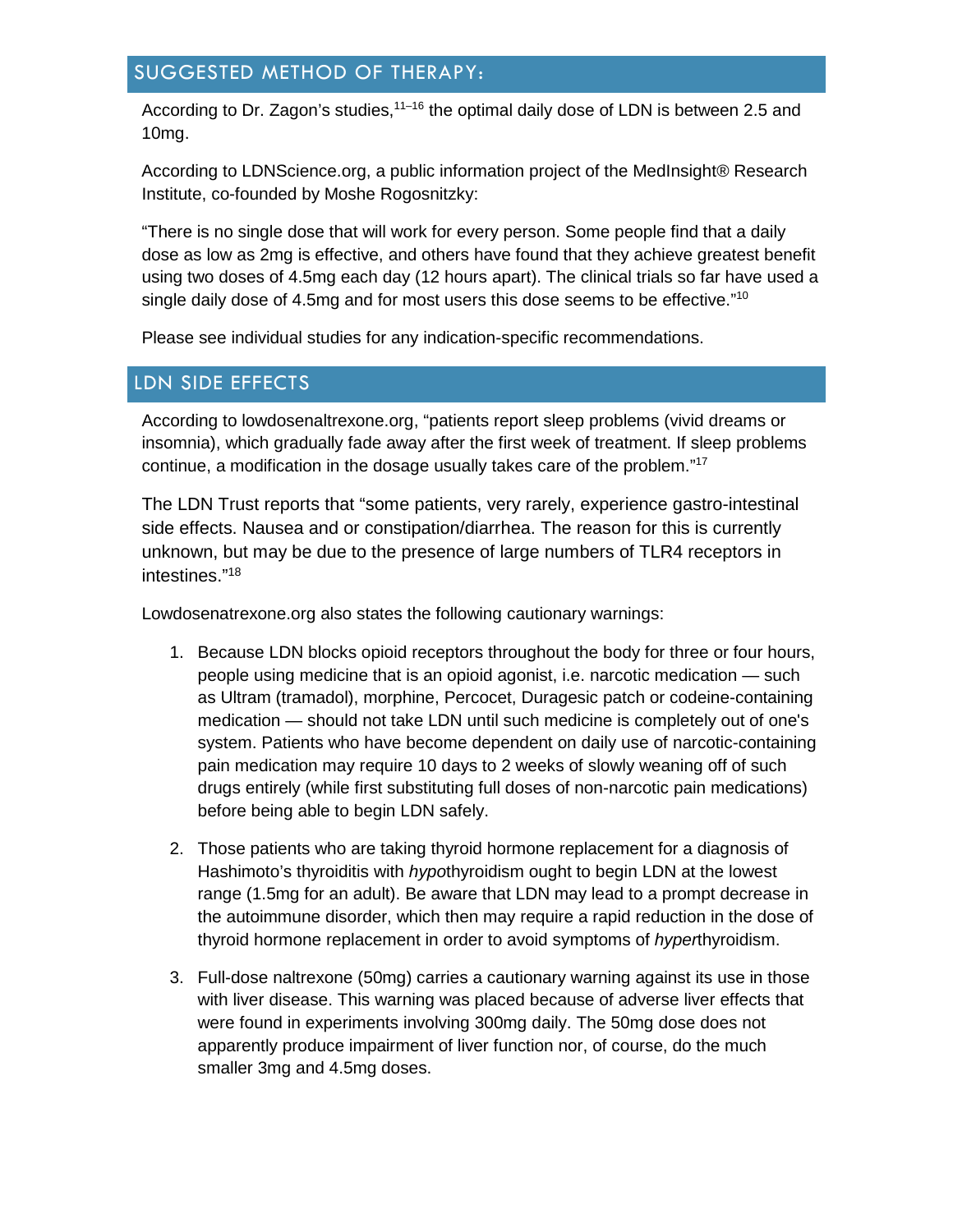4. People who have received organ transplants and who therefore are taking immunosuppressive medication on a permanent basis are cautioned against the use of LDN because it may act to counter the effect of those medications.<sup>17</sup>

For information on Natrexone, including its side effects, please see<http://www.drugs.com/pro/naltrexone.html>

## PRESCRIPTION AND COMPOUNDING INFORMATION

Immune Therapeutics believes that it is critical to formulate LDN to FDA standards, prior to initiating pivotal phase III clinical trials. As such, Immune Therapeutics has licensed our formulation and compounding rights to KRS Global Biotechnologies, Inc. ("KRS") - an FDA compliant 503B Outsourcing Facility.

Whereas previous patient fulfillment options have been limited to compound pharmacies with uncertainty as to fill and provenance; the result of this licensing partnership is that KRS is now offering LDN in a **formulated**, **quality-controlled**, **tablet**, previously unavailable in the market.

As noted, KRS Global Biotechnology, Inc. ("KRS") is licensed (#PH23506a) with each individual state boards of pharmacy in 44 states as a non-resident pharmacy, wholesaler, and/or manufacturer as appropriate. KRS works closely with the boards of pharmacy of relevant states to ensure compliance with respective statues and regulations.

KRS is registered, inspected, and has been granted 503B status with the FDA as a Human Outsourcing Facility. Outsourcing facilities registered must adhere to good manufacturing standards; subject themselves to routine inspections by the agency and report adverse events associated with their products. In return, they join a new class of compounding firm known as outsourcing facilities. In addition to filling patient prescriptions, these facilities are also allowed to sell products in bulk to hospitals and physician practices in accordance with specific regulations.

This collaboration between Immune Therapeutic and KRS has focused our attention on the fact that the compounded product being fulfilled today appears to have significant variation in quality and dose control. KRS delivers comprehensive analytical reports to ensure optimal quality assurance (Pharma Quality Assurance) and quality control (Pharma Quality Control) throughout the whole continuum of the production processes. Quality analyses are carried out at all stages of pre-, in- and post-production. In addition to the quality control of KRS, Immune Therapeutics currently initiates random testing by an outside third party lab prior to clearance.

KRS has available LDN tablets at the following dosages: .5mg; 1mg; 1.5mg; 3mg and 4.5mg.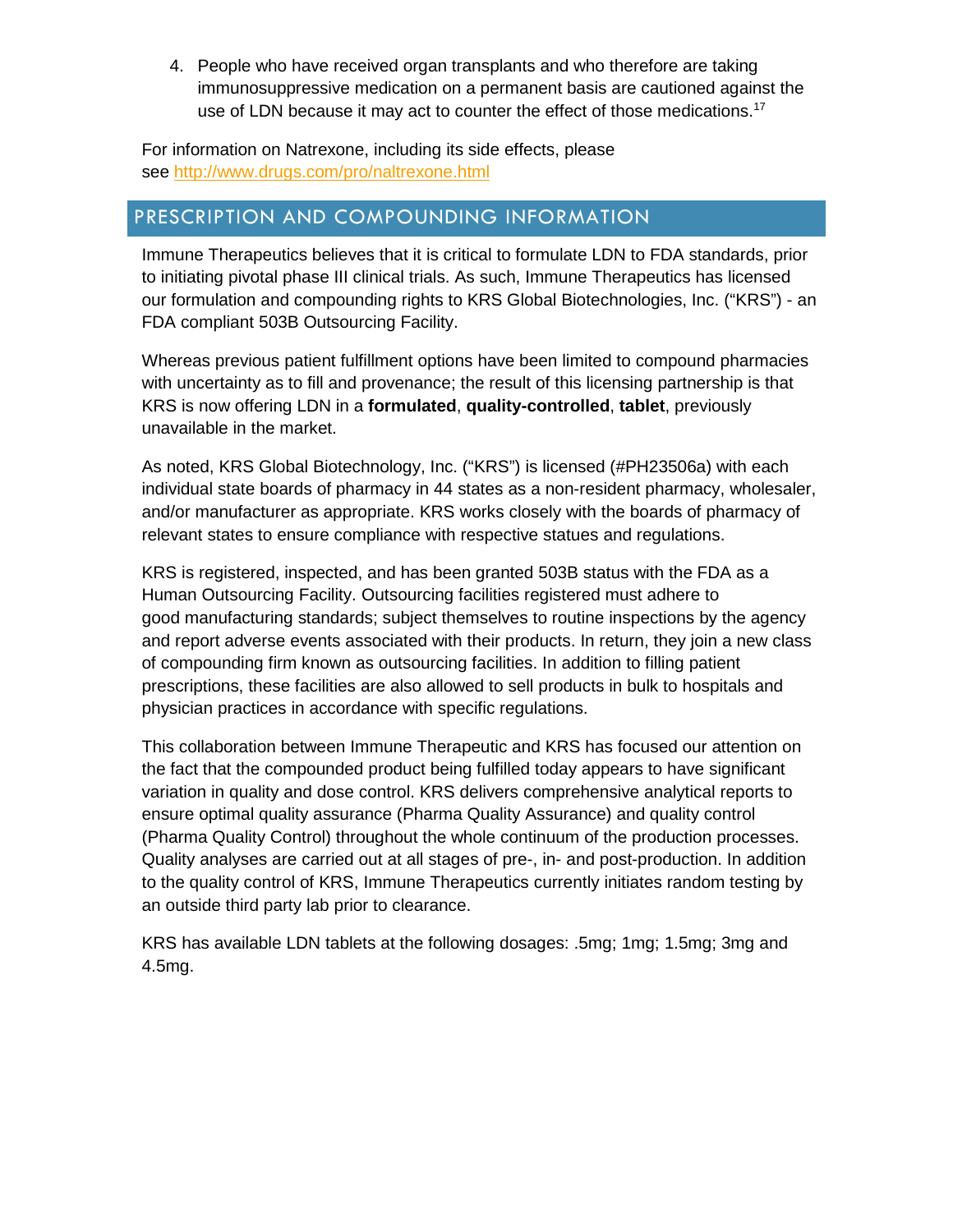KRS can be reached at their headquarters location:

791 Park of Commerce Blvd. Suite 600 Boca Raton, Florida 33487 Phone Number: 866-422-6780 Fax Number: 561-9891590 email: [waynekrebs@gbtbio.com](mailto:waynekrebs@gbtbio.com)

KRS has indicated that they are available to discuss LDN and individual patient prescription fulfillment and are available via the above telephone number Monday through Friday, 10am to 6pm EST.

KRS has indicated that those patients seeking to fill an LDN prescription can have physicians fax the prescription to KRS, whereupon a KRS representative will contact the patient to arrange fulfillment and payment details.

## DISCLAIMER AND SAFETY INFORMATION

This information is not intended as medical advice. Responsibility for patient care resides with healthcare professionals on the basis of their professional license, experience and knowledge of a patient. In addition, this information (and any accompanying material) is not intended to replace the attention or advice of a physician or other qualified health care professional. Anyone who wishes to embark on any dietary, drug, exercise, or other lifestyle change intended to prevent or treat a specific disease or condition should first consult with and seek clearance from a physician or other qualified health care professional.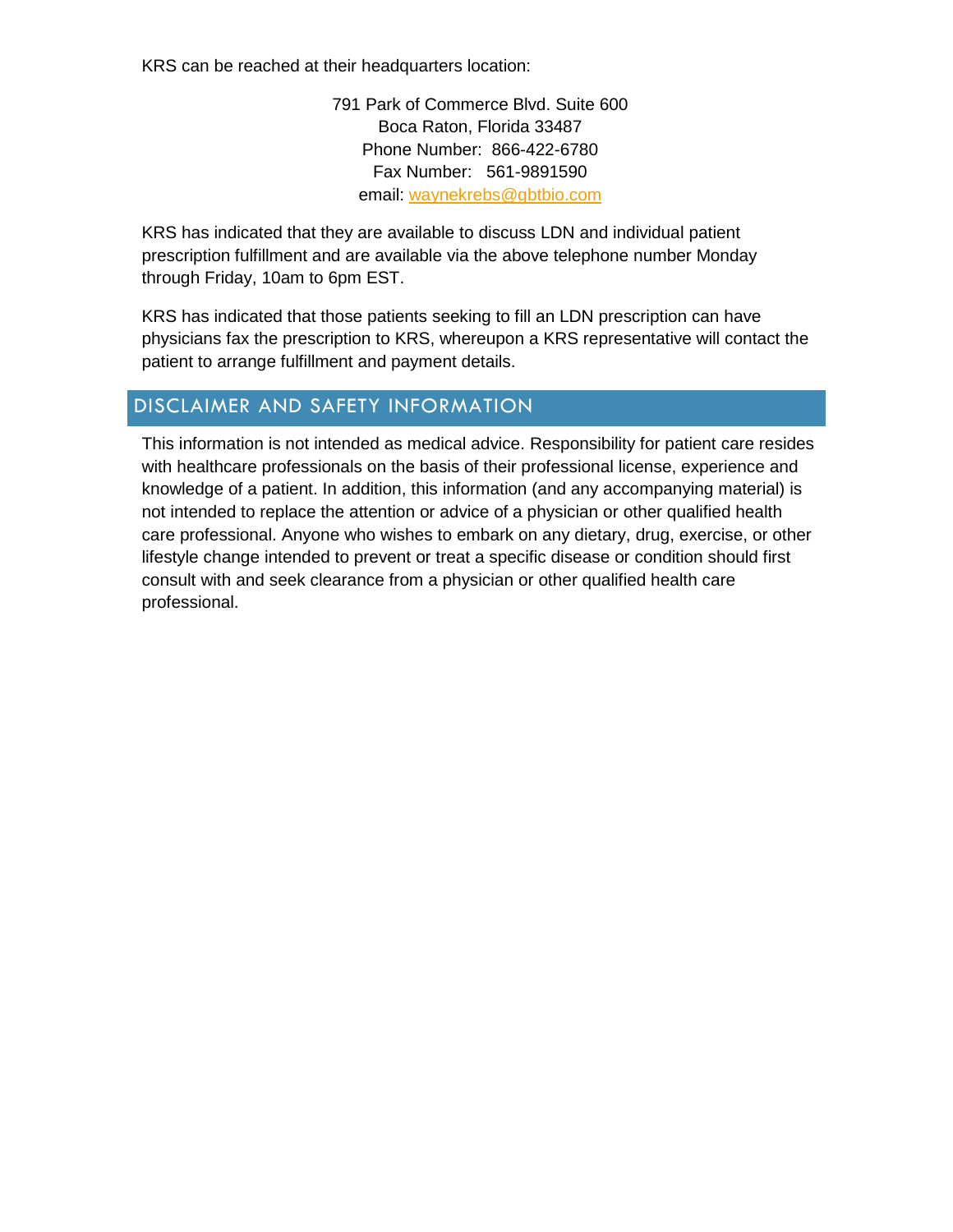## REFERENCES

- 1. Brown N, Panksepp J. Low-dose naltrexone for disease prevention and quality of life. *Med Hypotheses*. 2009;72:333-337. doi:10.1016/j.mehy.2008.06.048.
- 2. Zagon IS, McLaughlin PJ. Naltrexone modulates tumor response in mice with neuroblastoma. *Science*. 1983;221:671-673. doi:10.1126/science.6867737.
- 3. Zagon IS, McLaughlin PJ. Naltrexone modulates body and brain development in rats: a role for endogenous opioid systems in growth. *Life Sci*. 1984;35:2057-2064. http://www.ncbi.nlm.nih.gov/entrez/query.fcgi?cmd=Retrieve&db=PubMed&dopt=Citatio n&list\_uids=6092812.
- 4. Bihari B, Ottomanelli GA, Drury F, Ragone VP. T-cell subsets and treatment response in AIDS. *AIDS Res*. 1986;2(4):263-266.
- 5. Bihari B, Finvola DM, Ragone VP, Ottomanelli GA, Buimovici-klein E. Low Dose Naltrexone in the Treatment of Acquired Immune Deficiency Syndrome. 1988;(June).
- 6. ClinicalTrials.gov. https://clinicaltrials.gov/ct2/results?term=low+dose+naltrexone&Search=Search.
- 7. Donahue MJ. Low-Dose Naltrexone (LDN). 1995;(4).
- 8. LDN World Database Low Dose Naltrexone | Pain Management Specialist in San Diego & La Jolla on WordPress.com. http://painsandiego.com/2011/01/19/ldn-world-database/. Accessed February 23, 2015.
- 9. Watkins LR, Hutchinson MR, Rice KC, Maier SF. The "toll" of opioid-induced glial activation: improving the clinical efficacy of opioids by targeting glia. *Trends Pharmacol Sci*. 2009;30(11):581-591. doi:10.1016/j.tips.2009.08.002.
- 10. LDNScience What is LDN Used For? http://www.ldnscience.org/low-dosenaltrexone/what-is-ldn-used-for. Accessed February 23, 2015.
- 11. Zagon IS. Cancer Therapy Opioid growth factors. 1975:1-10.
- 12. Zagon IS, McLaughlin PJ. Opioid growth factor and the treatment of human pancreatic cancer: a review. *World J Gastroenterol*. 2014;20:2218-2223. doi:10.3748/wjg.v20.i9.2218.
- 13. Smith JP, Stock H, Bingaman S, Mauger D, Rogosnitzky M, Zagon IS. Low-dose naltrexone therapy improves active Crohn's disease. *Am J Gastroenterol*. 2007;102:820-828. doi:10.1111/j.1572-0241.2007.01045.x.
- 14. Smith JP, Bingaman SI, Ruggiero F, et al. Therapy with the opioid antagonist naltrexone promotes mucosal healing in active Crohn's disease: A randomized placebo-controlled trial. *Dig Dis Sci*. 2011;56:2088-2097. doi:10.1007/s10620-011-1653-7.
- 15. Zagon IS, Rahn KA, Turel AP, McLaughlin PJ. Endogenous opioids regulate expression of experimental autoimmune encephalomyelitis: a new paradigm for the treatment of